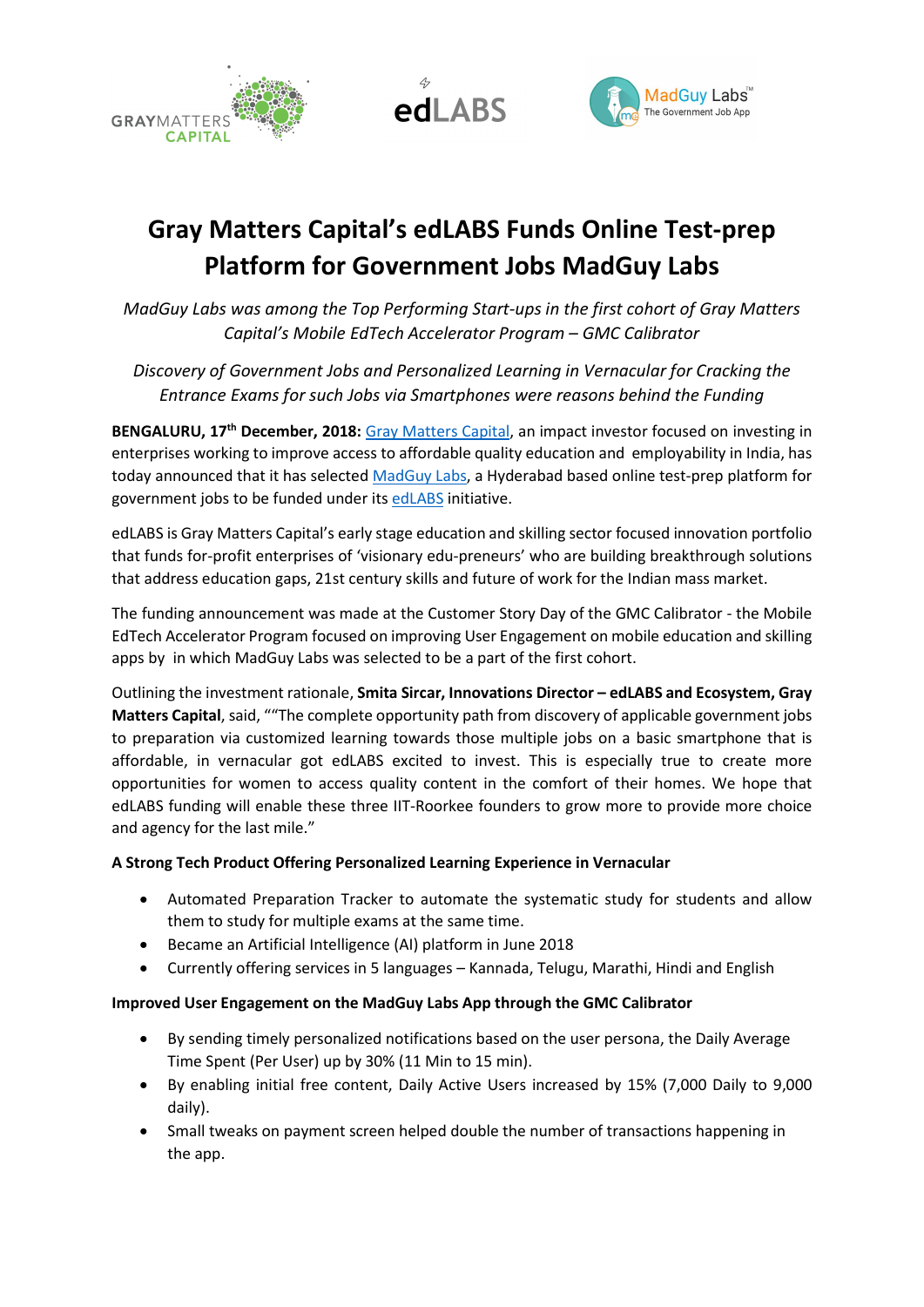





edLABS had funded Jaipur based turnkey STEM (Science, Technology, Engineering & Maths) solutions provider SRJNA in September 2018 and will be looking to close the calendar year with 3 more investments. In 2019, edLABS will be focusing on investing in skilling, employability and livelihood solutions towards reducing barriers for women and girls.

## Notes to the Editor

### About Gray Matters Capital

Gray Matters Capital (GMC) is an Atlanta based impact investor with a gender lens that is on a mission to support "An education leading to a more purposeful life for 100 million women by 2036." In India, it is focused on making investments in for-profit enterprises providing access to affordable quality education and employability leading to a future job ready workforce with 21st century skills.

The four pillars of its investment strategy in India include: Direct investments via education sector focused funds; funding early stage education & employability focused enterprises to pilot breakthrough innovations and help established education enterprises in business line innovation with its edLABS initiative; collaborating with stakeholders of India's Budget Private Schools (BPS) for improving school quality and creating access-to-market opportunities through its Ecosystem Development initiative; besides helping education and skilling enterprises with mobile based solutions to achieve scale through improved user engagement with its six month zero equity accelerator program – GMC Calibrator, all with an eye on bridging gender gaps in education and at the workplace.

Gray Matters Capital is the anchor investor in CBA Capital's \$ 20 million education sector focused fund – Education Catalyst Fund which has recently invested in professional education platform Imarticus Learning Pvt. Ltd.

To know more about Gray Matters Capital and its journey of creating impact across the globe, visit: http://graymatterscap.com/

### About edLABS

edLABS is an initiative of Gray Matters Capital in India to provide very early stage funding to 'visionary edu-preneurs' of for-profit enterprises to help them build breakthrough solutions for Indian mass market that address education gaps, 21st century skills and the future of work.

edLABS provides flexible financing up to USD 150K to help enterprises scale.

Other than capital, edLABS provides global view, advisory support, networks & scale. Since its inception in March 2017, edLABS has made 6 diverse investments in behaviour architecture, AR/VR curriculum, AI supported tuition platform, vernacular MOOCs, STEM and 21st Century Skills Olympiads for kids.

In line with Gray Matters Capital's focus of providing access to affordable quality education and employability leading to a future job ready workforce with 21st century skills, edLABS will be